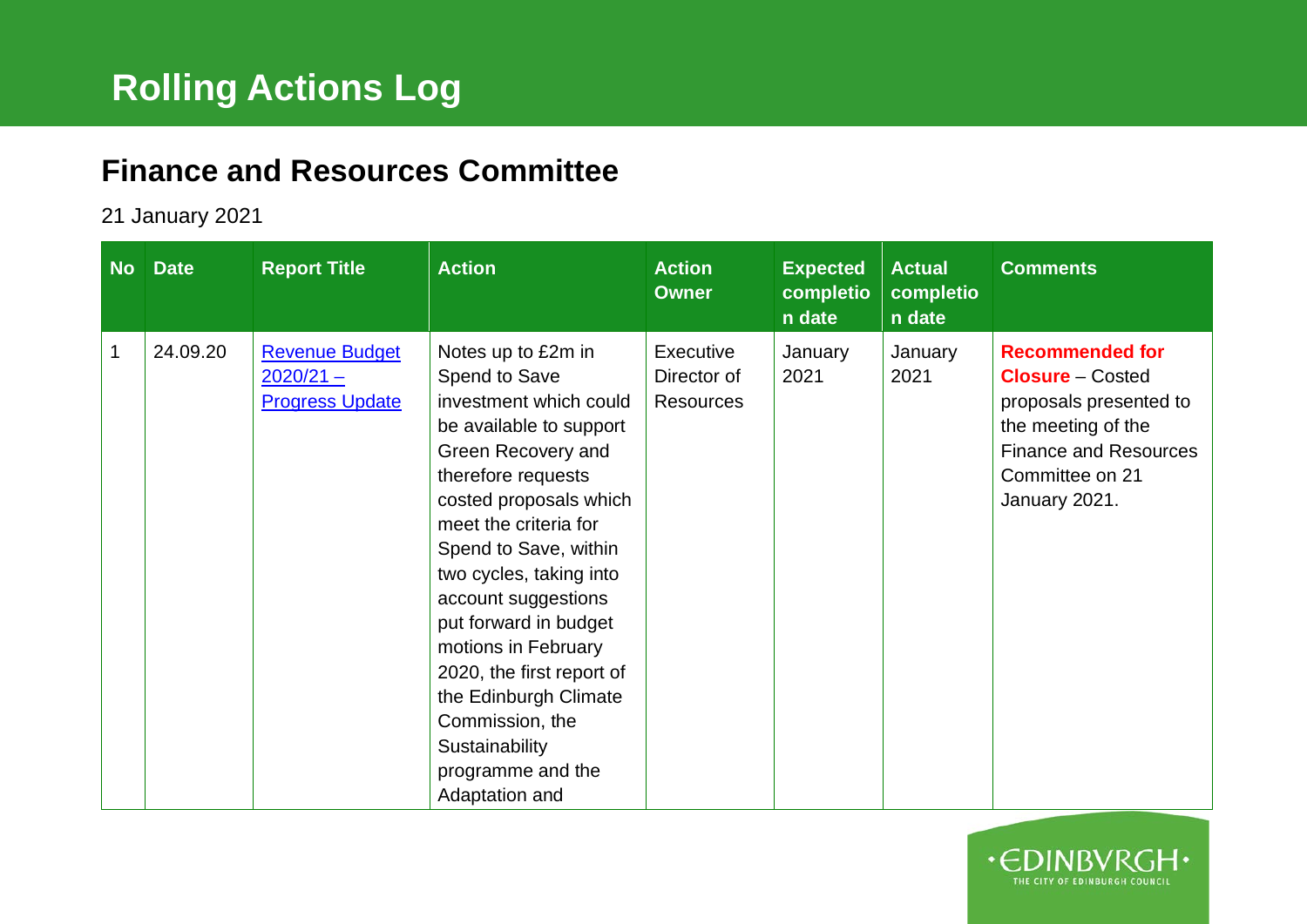| <b>No</b>      | <b>Date</b> | <b>Report Title</b>                                                           | <b>Action</b>                                                                                                   | <b>Action</b><br><b>Owner</b>                            | <b>Expected</b><br>completio<br>n date | <b>Actual</b><br>completio<br>n date | <b>Comments</b>                                                                                                                                                                                                                                                                                                                                                                                                                                                                                            |
|----------------|-------------|-------------------------------------------------------------------------------|-----------------------------------------------------------------------------------------------------------------|----------------------------------------------------------|----------------------------------------|--------------------------------------|------------------------------------------------------------------------------------------------------------------------------------------------------------------------------------------------------------------------------------------------------------------------------------------------------------------------------------------------------------------------------------------------------------------------------------------------------------------------------------------------------------|
|                |             |                                                                               | Renewal programme<br>update for the next<br>Policy and<br>Sustainability meeting<br>on 6 October.               |                                                          |                                        |                                      |                                                                                                                                                                                                                                                                                                                                                                                                                                                                                                            |
| $\overline{2}$ | 29.10.20    | <b>Homelessness</b><br>Services - Use of<br><b>Temporary</b><br>Accommodation | To agree to discuss<br>with Planning<br>Enforcement the option<br>of directly contacting<br>holiday let owners. | Executive<br>Director for<br>Communities<br>and Families |                                        |                                      | <b>Recommended for</b><br><b>Closure</b><br>Discussions took place<br>with Planning<br>Enforcement regarding<br>directly contacting<br>holiday let owners, they<br>confirmed that there is<br>no Council wide list of<br>Air BNB properties,<br>information is only held<br>on properties subject to<br>an enforcement<br>investigation. In 2019,<br>an enforcement notice<br>was served in 37 cases,<br>we would need to wait<br>until after enforcement<br>cases conclude before<br>any contact could be |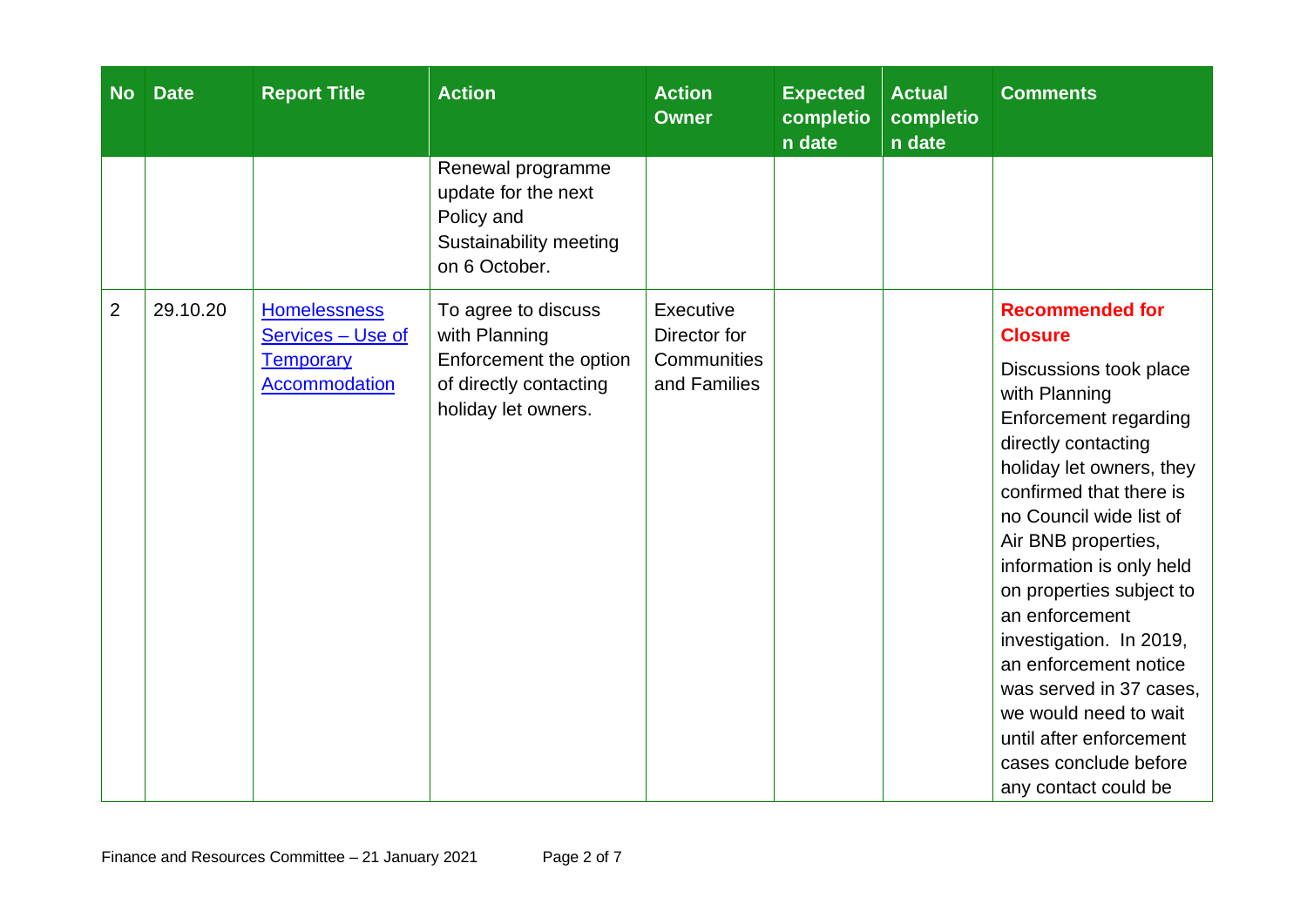| <b>No</b> | <b>Date</b> | <b>Report Title</b> | <b>Action</b> | <b>Action</b><br><b>Owner</b> | <b>Expected</b><br>completio<br>n date | <b>Actual</b><br>completio<br>n date | <b>Comments</b>                                                                                                                                                                                                                                                                                                                                                                                                                                                                                                                                                                                                                                  |
|-----------|-------------|---------------------|---------------|-------------------------------|----------------------------------------|--------------------------------------|--------------------------------------------------------------------------------------------------------------------------------------------------------------------------------------------------------------------------------------------------------------------------------------------------------------------------------------------------------------------------------------------------------------------------------------------------------------------------------------------------------------------------------------------------------------------------------------------------------------------------------------------------|
|           |             |                     |               |                               |                                        |                                      | made with the property<br>owners. These will be<br>available to view on the<br><b>Planning Portal and</b><br><b>Planning Enforcement</b><br>are looking at whether<br>this information could be<br>accessed by others to<br>use for promoting the<br>PSL scheme.<br>Contacting those on the<br>list received from Andy<br>Whiteman MSP and<br>using the map provided<br>to identify property<br>owners was considered<br>and it was noted that the<br>map does not provide<br>exact addresses so<br>would not be viable and<br>the Planning Committee<br>rejected using this<br>information due to the<br>cost of progressing<br>making contact. |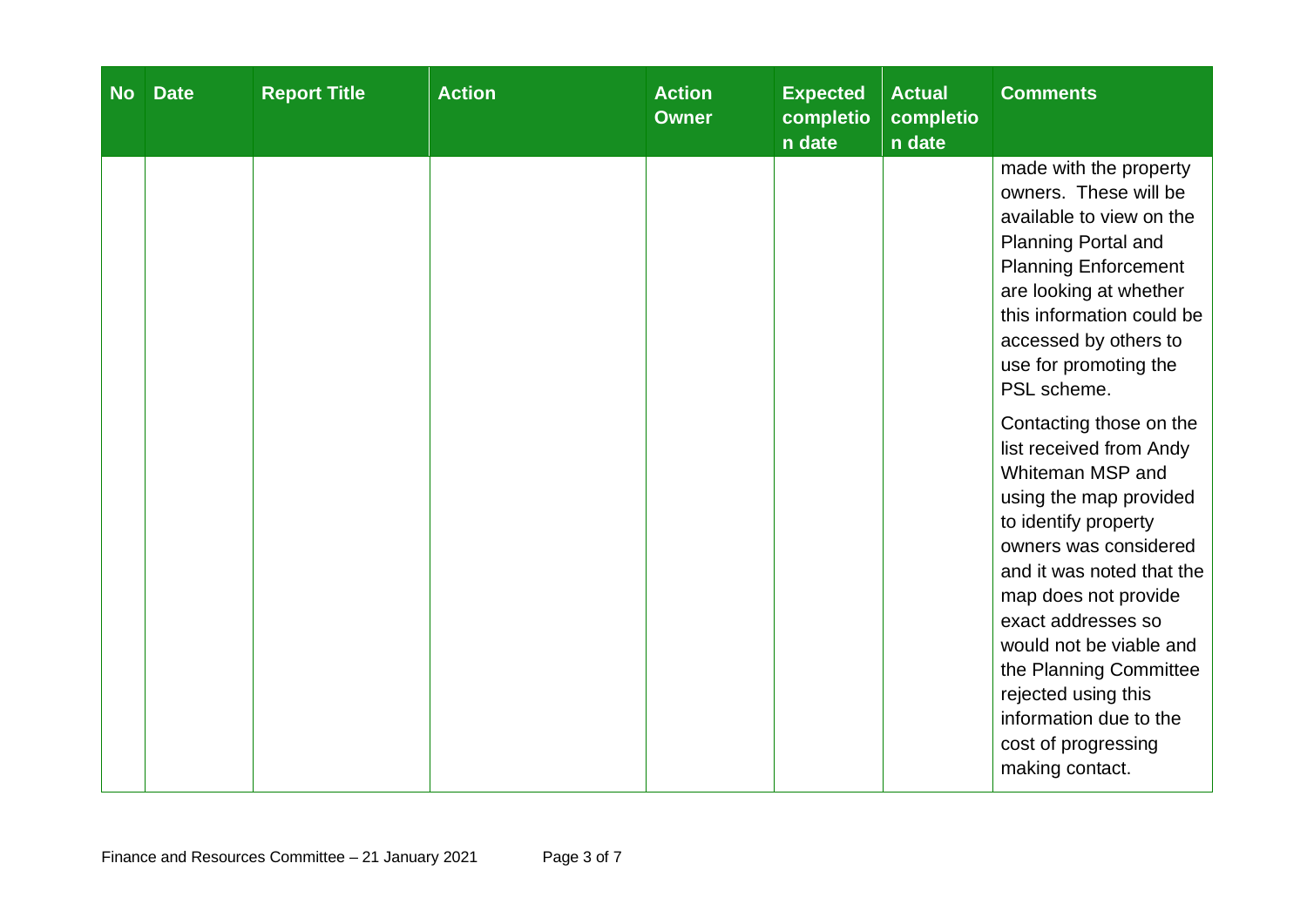| <b>No</b> | <b>Date</b> | <b>Report Title</b>                                                                                                                                         | <b>Action</b>                                                                                                                                                                                                                                                    | <b>Action</b><br><b>Owner</b>                       | <b>Expected</b><br>completio<br>n date | <b>Actual</b><br>completio<br>n date | <b>Comments</b>                                                                                                                                                                                               |
|-----------|-------------|-------------------------------------------------------------------------------------------------------------------------------------------------------------|------------------------------------------------------------------------------------------------------------------------------------------------------------------------------------------------------------------------------------------------------------------|-----------------------------------------------------|----------------------------------------|--------------------------------------|---------------------------------------------------------------------------------------------------------------------------------------------------------------------------------------------------------------|
| 3         | 05.11.20    | The City of<br><b>Edinburgh Council</b><br><b>Charitable Trusts-</b><br><b>Report to Those</b><br><b>Charged with</b><br>Governance on the<br>2019/20 Audit | 1)<br>To agree to<br>provide a briefing<br>on the Council's<br>charitable trusts<br>in relation to<br>membership of<br>the Finance and<br><b>Resources</b><br>Committee. A<br>briefing session<br>was requested<br>on how members<br>should fulfil this<br>role. | Chief<br>Executive                                  | March<br>2021                          |                                      | <b>Update December</b><br>2020<br>An update is provided in<br>the Business Bulletin for<br>the December meeting<br>of Committee.                                                                              |
|           |             |                                                                                                                                                             | 2)<br>To agree to<br>consider<br>potential further<br>reductions to the<br>list of the<br>Council's<br>Charitable<br>Trusts.                                                                                                                                     | <b>Executive</b><br>Director of<br><b>Resources</b> | November<br>2020                       | November<br>2020                     | <b>Closed on 3 December</b><br>$2020 - Details$ on this<br>were included in the<br>briefing of additional<br>information shared with<br><b>Committee Members on</b><br>the 24 <sup>th</sup> November<br>2020. |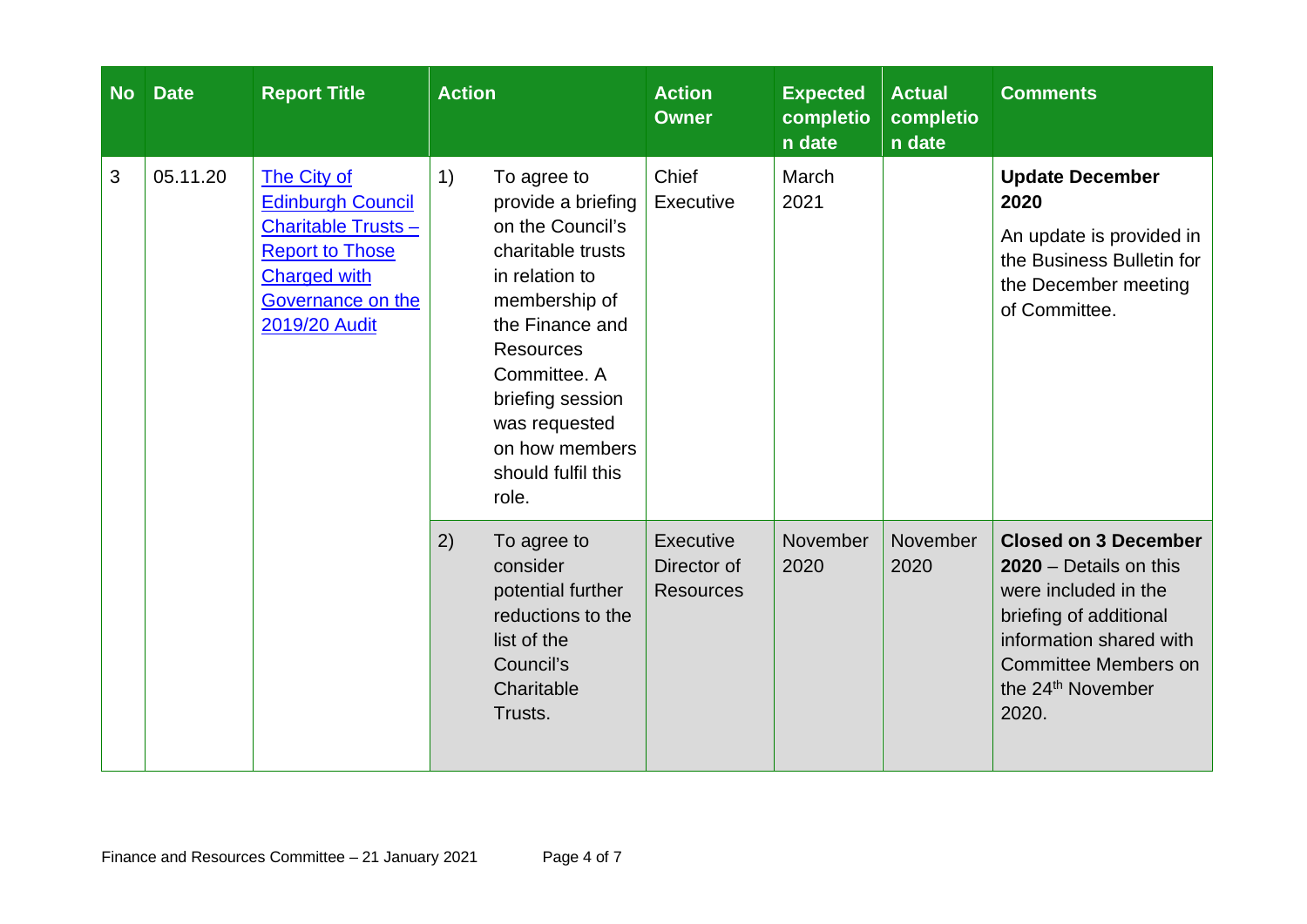| <b>No</b> | <b>Date</b> | <b>Report Title</b>                                         | <b>Action</b>                                                                                              | <b>Action</b><br><b>Owner</b>                | <b>Expected</b><br>completio<br>n date | <b>Actual</b><br>completio<br>n date | <b>Comments</b>                                                                                      |
|-----------|-------------|-------------------------------------------------------------|------------------------------------------------------------------------------------------------------------|----------------------------------------------|----------------------------------------|--------------------------------------|------------------------------------------------------------------------------------------------------|
|           |             |                                                             | 3)<br>To agree to<br>provide a briefing<br>with all<br>responses to<br>date on<br><b>Lauriston Castle.</b> | Executive<br>Director of<br><b>Resources</b> | January<br>2021                        | January<br>2021                      | <b>Recommended for</b><br><b>Closure</b> – Briefing note<br>circulated on 15 January<br>2021         |
| 4         | 05.11.20    | <b>Consultants Costs</b><br>2019/20                         | To agree to provide<br>further context around<br>the use of consultants.                                   | Executive<br>Director of<br><b>Resources</b> | November<br>2021                       |                                      | <b>Update December</b><br>2020<br>This information will be<br>included in the next<br>annual report. |
| 5         | 03.12.20    | <b>Work Programme</b>                                       | To agree to provide an<br>update on the joint<br>procurement exercise<br>at Fountainbridge.                | <b>Executive</b><br>Director of<br>Place     |                                        |                                      | <b>Recommended for</b><br><b>Closure</b> – update<br>circulated on 8<br>December 2020                |
| 6         | 03.12.20    | <b>Revenue Budget</b><br>2020/21: Progress<br><b>Update</b> | To agree to provide an<br>update on the amount<br>which had been spent<br>of the £100k funding             | Executive<br>Director of<br><b>Resources</b> | March<br>2021                          |                                      |                                                                                                      |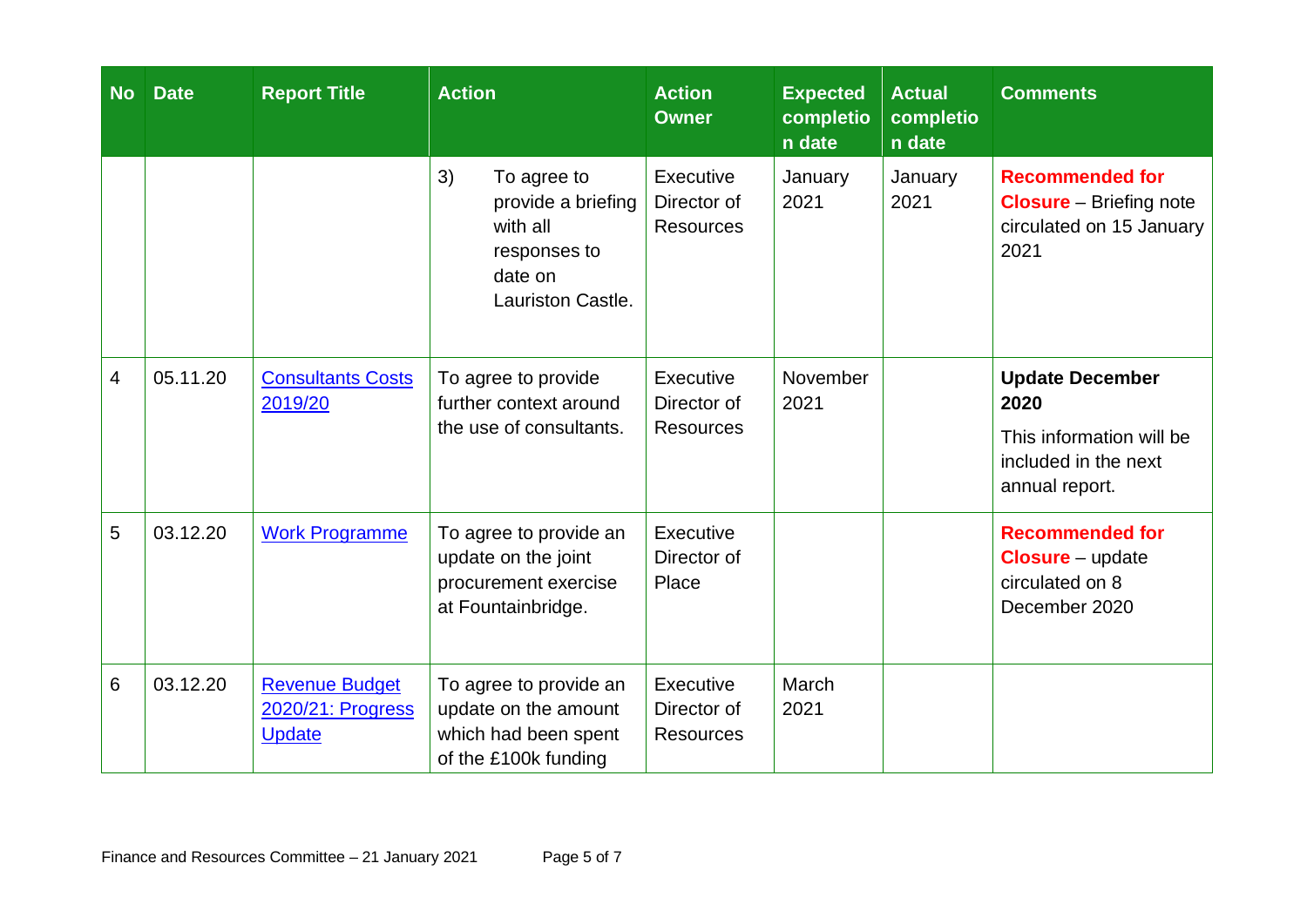| <b>No</b>      | <b>Date</b> | <b>Report Title</b>                                                     | <b>Action</b>                                                                                                                                                                                                                               | <b>Action</b><br><b>Owner</b>                | <b>Expected</b><br>completio<br>n date | <b>Actual</b><br>completio<br>n date | <b>Comments</b>                                                                                                                               |
|----------------|-------------|-------------------------------------------------------------------------|---------------------------------------------------------------------------------------------------------------------------------------------------------------------------------------------------------------------------------------------|----------------------------------------------|----------------------------------------|--------------------------------------|-----------------------------------------------------------------------------------------------------------------------------------------------|
|                |             |                                                                         | allocated to Marketing<br>Edinburgh.                                                                                                                                                                                                        |                                              |                                        |                                      |                                                                                                                                               |
| $\overline{7}$ | 03.12.20    | <b>Award of Contract</b><br>for an Employee<br><b>Benefits Platform</b> | To agree to provide a<br>timetable for introducing<br>further schemes into<br>the Employee Benefits<br>Platform.                                                                                                                            | Executive<br>Director of<br><b>Resources</b> |                                        |                                      | <b>Recommended for</b><br><b>Closure</b><br>Details are provided in<br>the Business Bulletin for<br>the January 2021<br>meeting of Committee. |
| 8              | 03.12.20    | Tron Kirk,<br>Edinburgh                                                 | Committee therefore<br>agrees Option A in the<br>report and instructs<br>officers to bring forward<br>a report on the short<br>and longer term future<br>of the building to a<br>future meeting of the<br>Finance & Resources<br>committee. | Executive<br>Director of<br><b>Resources</b> | March<br>2021                          |                                      | Report scheduled for<br>March committee                                                                                                       |
| 9              | 03.12.20    | <b>Workforce</b><br>Dashboard-<br>September 2020                        | To agree to<br>1)<br>provide a<br>comparison of<br>last year's figure<br>to the £457.5m                                                                                                                                                     | Executive<br>Director of<br><b>Resources</b> | January<br>2021                        |                                      | <b>Recommended for</b><br><b>Closure</b> - Briefing note<br>circulated 12 January<br>2021                                                     |